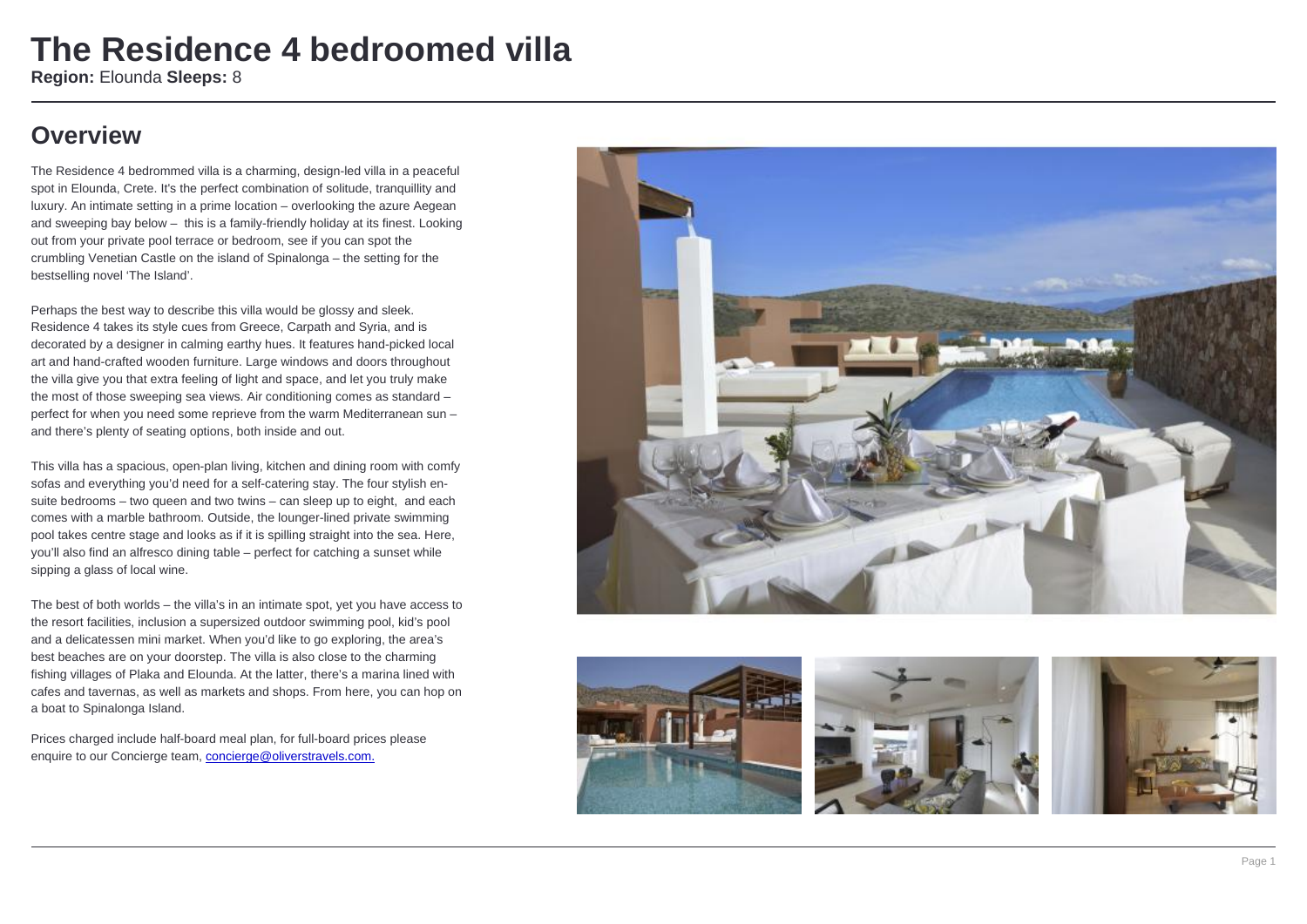### **Facilities**

Wow Factor • Modern • Private Pool • Beach Nearby • Ideal for Babies & Toddlers • Ideal for Kids • Ideal for Teens • Wi-Fi/Internet • Air-Con • Walk to Beach • All Bedrooms En-Suite • Tennis Court • Satellite TV • Spa/Massage • Sauna/Steam • Gym/Fitness Room • Indoor Games • Outdoor Games • Heating • Waterfront • Watersports • Outstanding Landscapes • Outdoor Pursuit & Activities • Tourist Towns & Villages • Historical Sites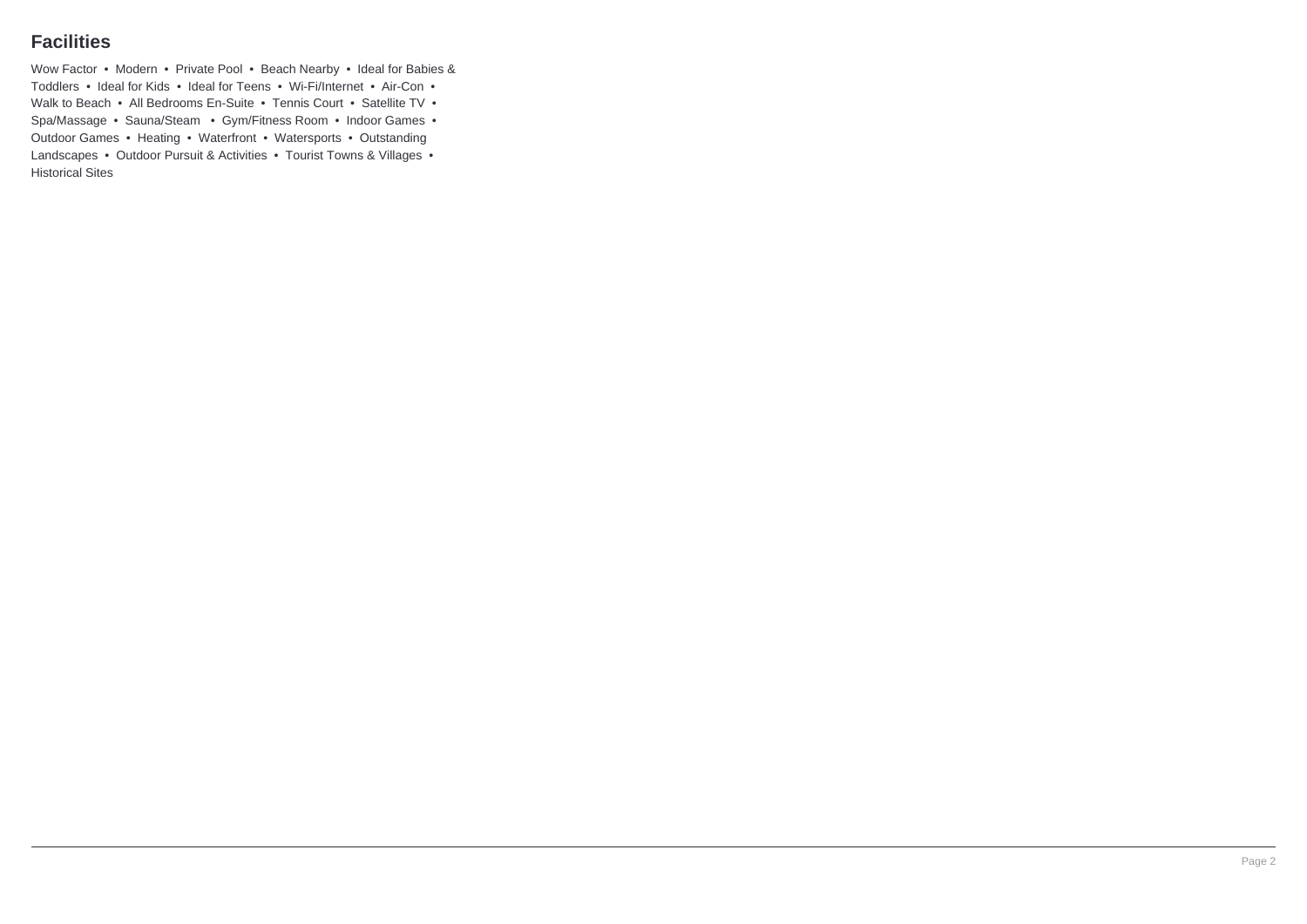### **Interior & Grounds**

#### **The Villa**

The Residence 4 bedroomed villa is a contemporary property that offers privacy, luxurious design and full resort services. It is the combination of two villas together with separate entrance but sharing the swimming pool. It has 4 bedrooms and 4 bathrooms, and can accommodate up to 8 people

#### Exterior

- Swimming pool
- Terrace
- Pergola with seating zone
- Outdoors dining area
- Sun loungers

#### Interior

- Open-plan living room and fully-equipped kitchen
- Two double bedrooms with en-suite bathroom and TV
- Two twin bedrooms with en-suite bathroom and TV

#### **Amenities**

- Wi-fi
- Hair dryers
- Smart TV
- Safe
- Air conditioning
- Mosquito nets
- Toiletries







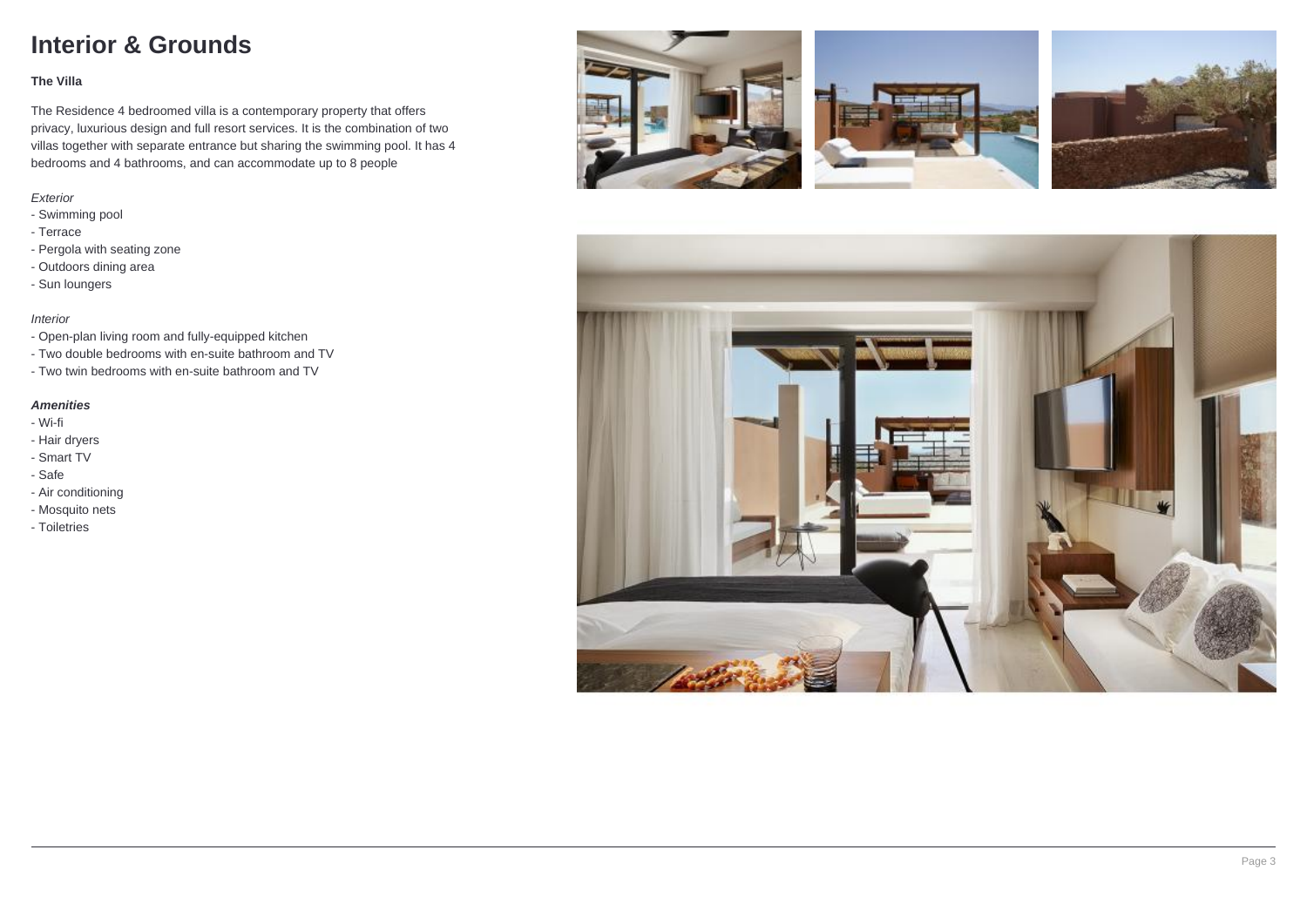### **Location & Local Information**

Elounda is a picturesque coastal village on the Greek island of Crete. It's encompassed by picturesque hilly terrain and overlooks the shores of the curving Mirabello Bay. With soft sandy beaches, quality local tavernas and a welcoming atmosphere it's a perfect place for couples or family-friendly holiday. The main beach holds Blue Flag status and has clear and calm waters that are ideal for swimming. Its sands are next to the promenade and the harbour, so you can grab lunch during the day. Tavernas, cafes and restaurants line the village's boat-dotted marina, too. Here, you can spend lazy afternoons watching boats bobbing in the water over a cooling iced coffee or try local Greek cuisine like mezes and grilled octopus.

Elounda also offers regular markets, where you can pick up everything from fresh fruit to local cheeses. It's a great chance to pick up some Greek delicacies for a picnic lunch on the beach.

For fun day trips, a visit to Spinalonga Island is a must do. Although the island is now completely deserted, the crumbling ruins of the Venetian fortress still stand. Boat trips leave for Spinalonga from Elounda harbour. If you feel like exploring other further, Santorini is also only a short boat trip away. You'll find plenty of cafés and restaurants along the seafront. Head into the capital, Fira, and wander the cobbled streets. The beaches at Perissia and Kamari, which have also been awarded the Blue Flag, are also a must visit.

For more offshore adventures, Elounda Lagoon is a great place to go, too. It boasts clear waters where you can spot shoals of shimmering fish and explore underwater wrecks –whether you're an experienced diver or a laid-back snorkeller.

### **Local Amenities**

| <b>Nearest Airport</b>    | <b>Heraklion Airport</b><br>(73 km)        |
|---------------------------|--------------------------------------------|
| <b>Nearest Ferry Port</b> | <b>Heraklion Port</b><br>(75 km)           |
| Nearest Village           | <b>Plaka</b><br>(2 km)                     |
| <b>Nearest Town/City</b>  | <b>Agios Nikolaos</b><br>(14 km)           |
| <b>Nearest Restaurant</b> | <b>Restaurants &amp; Shops</b><br>(< 1 km) |
|                           |                                            |

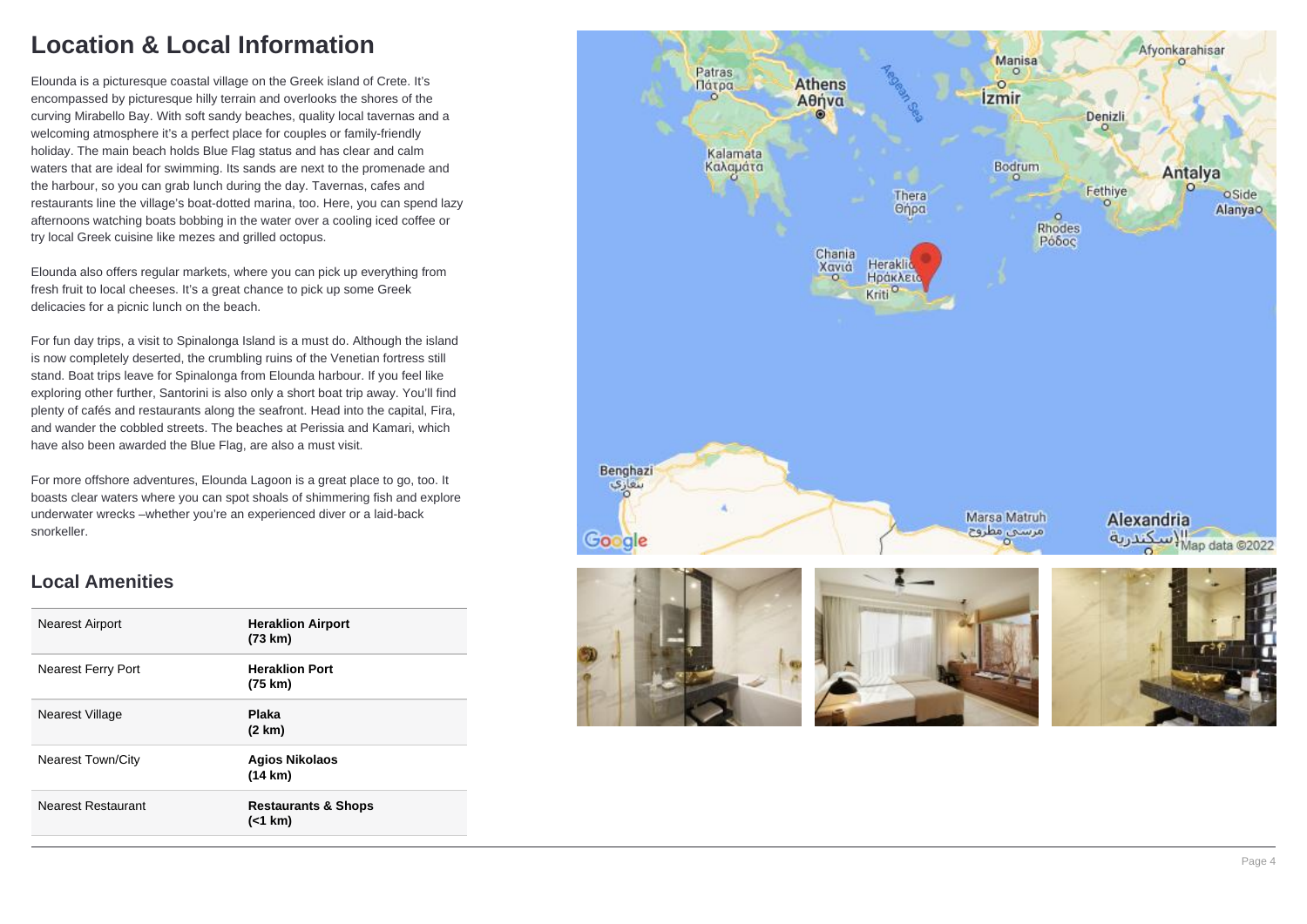| Nearest Bar/Pub     | Bars<br>(< 1 km)                         |
|---------------------|------------------------------------------|
| Nearest Beach       | Paralia Driros Beach<br>(500 m)          |
| Nearest Supermarket | <b>Supermarket</b><br>$(1.5 \text{ km})$ |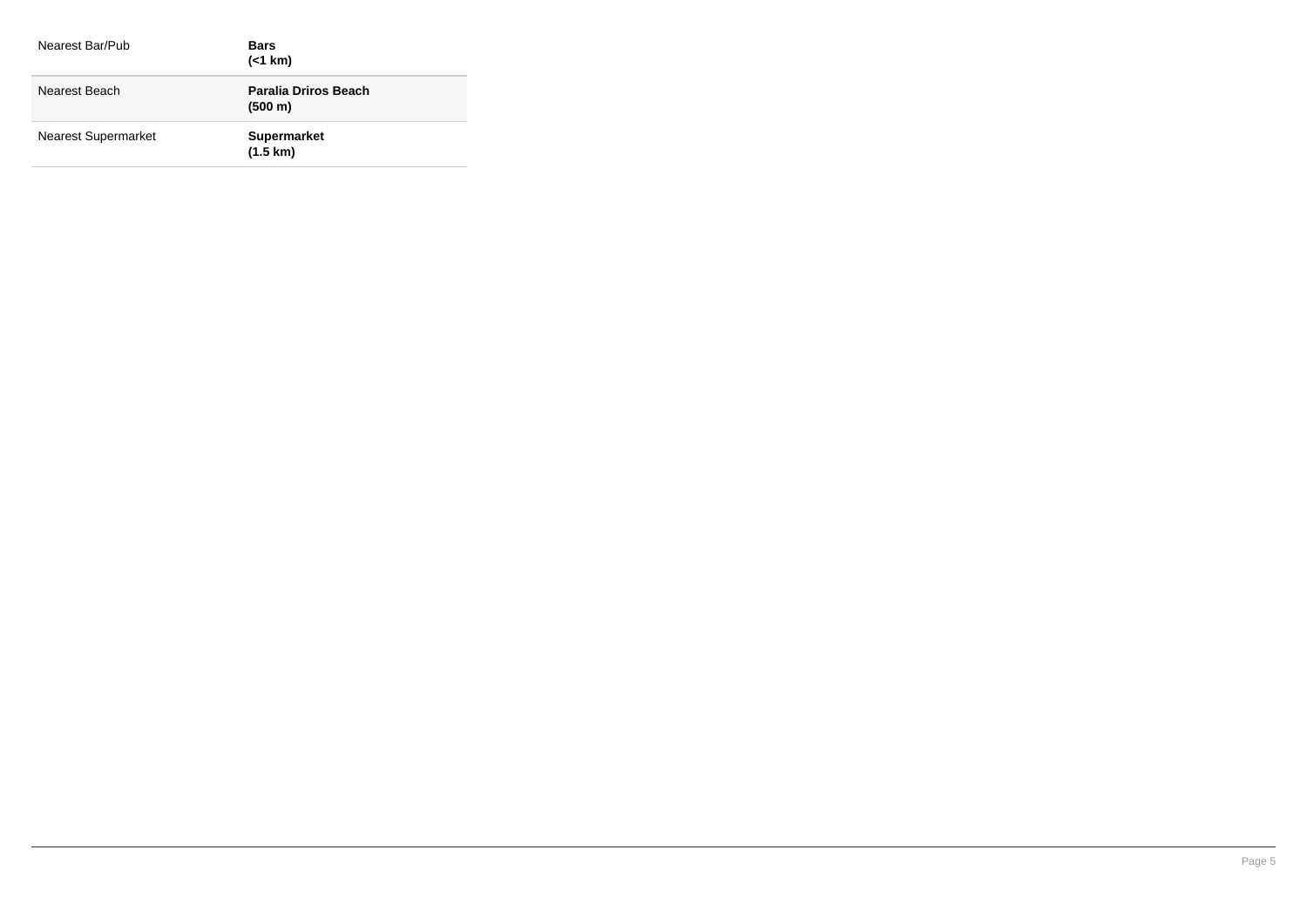## **What Oliver loves…**

- Sweeping sea views from your pool terrace and the villa's rooms
- Private spot, yet the charming fishing villages of Plaka and Elounda are close by
- The villa is set on a resort, so you have access to all the top-notch facilities including a large swimming pool, kid's pool and mini market, too
- Complimentary use of the Domes Fitness Club
- With a housekeeping team offering twice a day cleaning service, you can ensure to relax!
- The villa rates include half board, so make sure you take advantage of the exquisite dining experiences the resort has to offer

### **What you should know…**

- There are other villas nearby, however Residence 4 is surrounded by a stone wall and is completely private
- The Residence 4 is essentially the combination of two villas together with their own entrances it is great to preserve privacy, but it needs to be considered when travelling with small children
- Complimentary pool heating between 17 Apr 04 June and 20 Sept 31 Oct